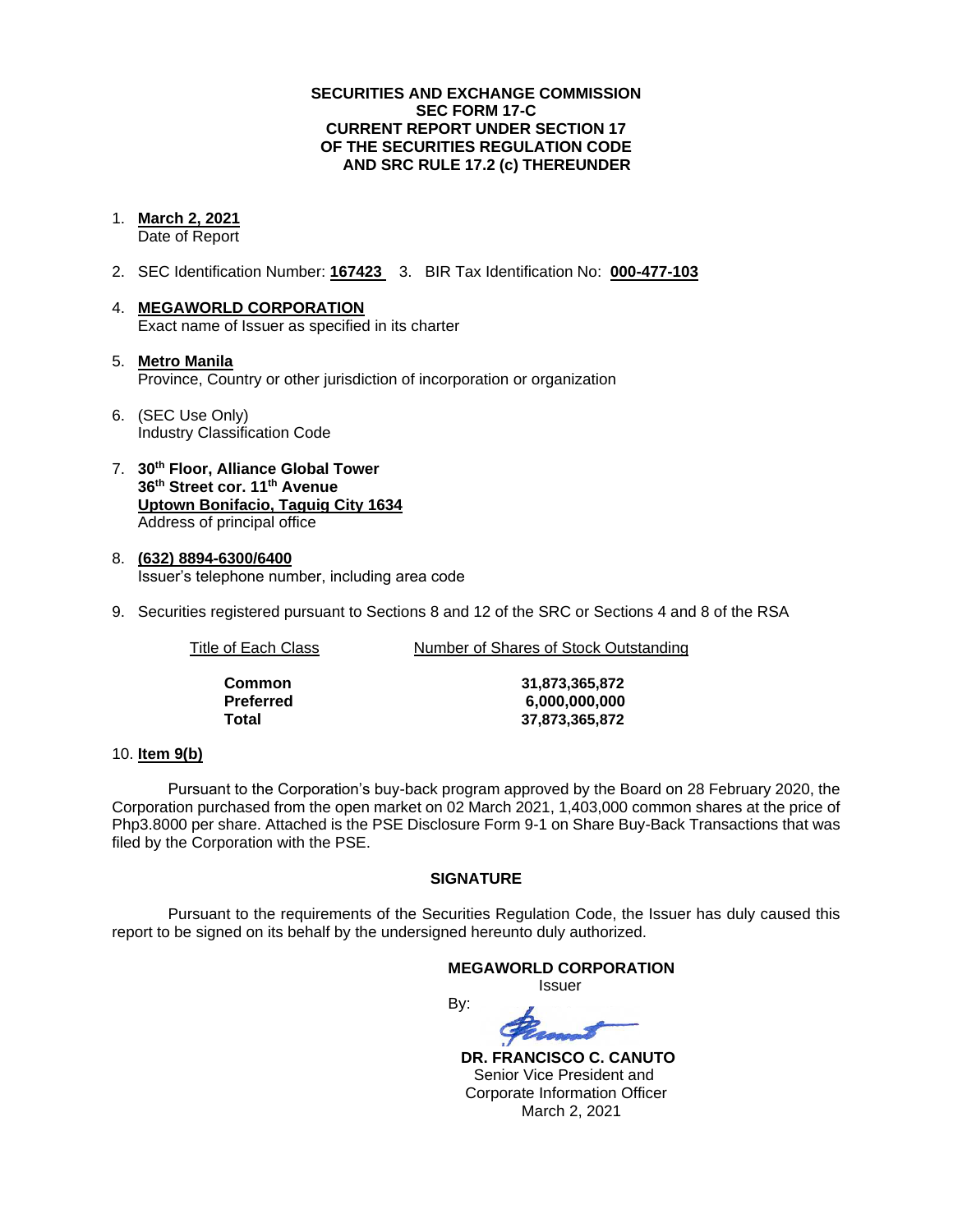## **SECURITIES AND EXCHANGE COMMISSION SEC FORM 17-C**

## **CURRENT REPORT UNDER SECTION 17 OF THE SECURITIES REGULATION CODE AND SRC RULE 17.2(c) THEREUNDER**

|                                                                                                                   | 1. Date of Report (Date of earliest event reported)                                                                                                                                                     |
|-------------------------------------------------------------------------------------------------------------------|---------------------------------------------------------------------------------------------------------------------------------------------------------------------------------------------------------|
| Mar 2, 2021                                                                                                       |                                                                                                                                                                                                         |
| 2. SEC Identification Number                                                                                      |                                                                                                                                                                                                         |
| 167423                                                                                                            |                                                                                                                                                                                                         |
| 3. BIR Tax Identification No.                                                                                     |                                                                                                                                                                                                         |
| 000-477-103                                                                                                       |                                                                                                                                                                                                         |
|                                                                                                                   | 4. Exact name of issuer as specified in its charter                                                                                                                                                     |
| <b>MEGAWORLD CORPORATION</b>                                                                                      |                                                                                                                                                                                                         |
|                                                                                                                   | 5. Province, country or other jurisdiction of incorporation                                                                                                                                             |
| <b>Metro Manila</b>                                                                                               |                                                                                                                                                                                                         |
|                                                                                                                   | 6. Industry Classification Code(SEC Use Only)                                                                                                                                                           |
| 7. Address of principal office<br><b>Taguig City</b><br><b>Postal Code</b><br>1634<br>(632) 8894-6300/6400<br>N/A | 30th Floor, Alliance Global Tower 36th Street cor. 11th Avenue Uptown Bonifacio,<br>8. Issuer's telephone number, including area code<br>9. Former name or former address, if changed since last report |
|                                                                                                                   | 10. Securities registered pursuant to Sections 8 and 12 of the SRC or Sections 4 and 8 of the RSA                                                                                                       |
| <b>Title of Each Class</b>                                                                                        | Number of Shares of Common Stock Outstanding and Amount of Debt Outstanding                                                                                                                             |
| Common                                                                                                            | 31,873,365,872                                                                                                                                                                                          |
| Preferred                                                                                                         | 6,000,000,000                                                                                                                                                                                           |
|                                                                                                                   | 11. Indicate the item numbers reported herein                                                                                                                                                           |
| Item $9(b)$                                                                                                       |                                                                                                                                                                                                         |

The Exchange does not warrant and holds no responsibility for the veracity of the facts and representations contained in all corporate disclosures, including financial reports. All data contained herein are prepared and submitted by the disclosing party to the Exchange, and are disseminated solely for purposes of information. Any questions on the data contained herein should be addressed directly to the Corporate Information Officer of the disclosing party.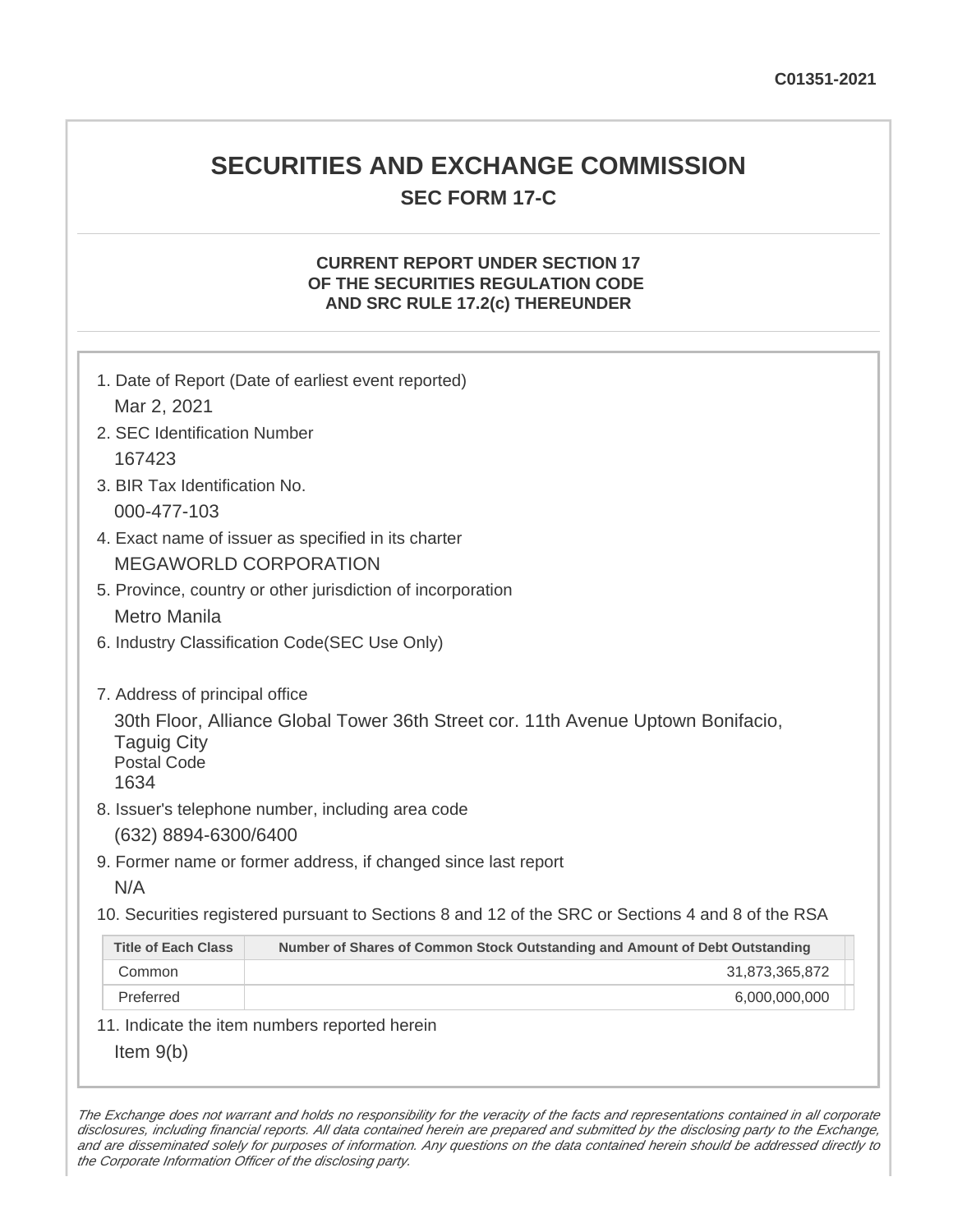

# **Megaworld Corporation MEG**

## **PSE Disclosure Form 9-1 - Share Buy-Back Transactions References: Section 9 of the Revised Disclosure Rules**

**Subject of the Disclosure**

Share Buy-Back Transactions

**Background/Description of the Disclosure**

Pursuant to the Corporation's buy-back program approved by the Board on 28 February 2020, the Corporation purchased from the open market on 02 March 2021, 1,403,000 common shares at the price of Php3.8000 per share.

## **Type of Securities**

**☑** Common

□ Preferred N/A

D Others N/A

### **Details of Share Buy-Back Transaction(s)**

| Date of Transaction | Number of Shares Purchased | <b>Price Per Share</b> |  |
|---------------------|----------------------------|------------------------|--|
| Mar 2, 2021         | 1,403,000                  | 3.8000                 |  |
|                     | 1,403,000                  |                        |  |

### **Effects on Number of Shares**

|                           | <b>Before</b>  | After          |
|---------------------------|----------------|----------------|
| <b>Outstanding Shares</b> | 31,874,768,872 | 31,873,365,872 |
| <b>Treasury Shares</b>    | 496,097,000    | 497,500,000    |

| <b>Cumulative Number of</b><br><b>Shares Purchased to</b><br>Date <sup>1</sup> | 367,580,000         |
|--------------------------------------------------------------------------------|---------------------|
| <b>Total Amount</b><br><b>Appropriated for the</b><br><b>Buy-Back Program</b>  | Php5,000,000,000.00 |
| <b>Total Amount of Shares</b><br>Repurchased                                   | Php1,100,665,540.00 |